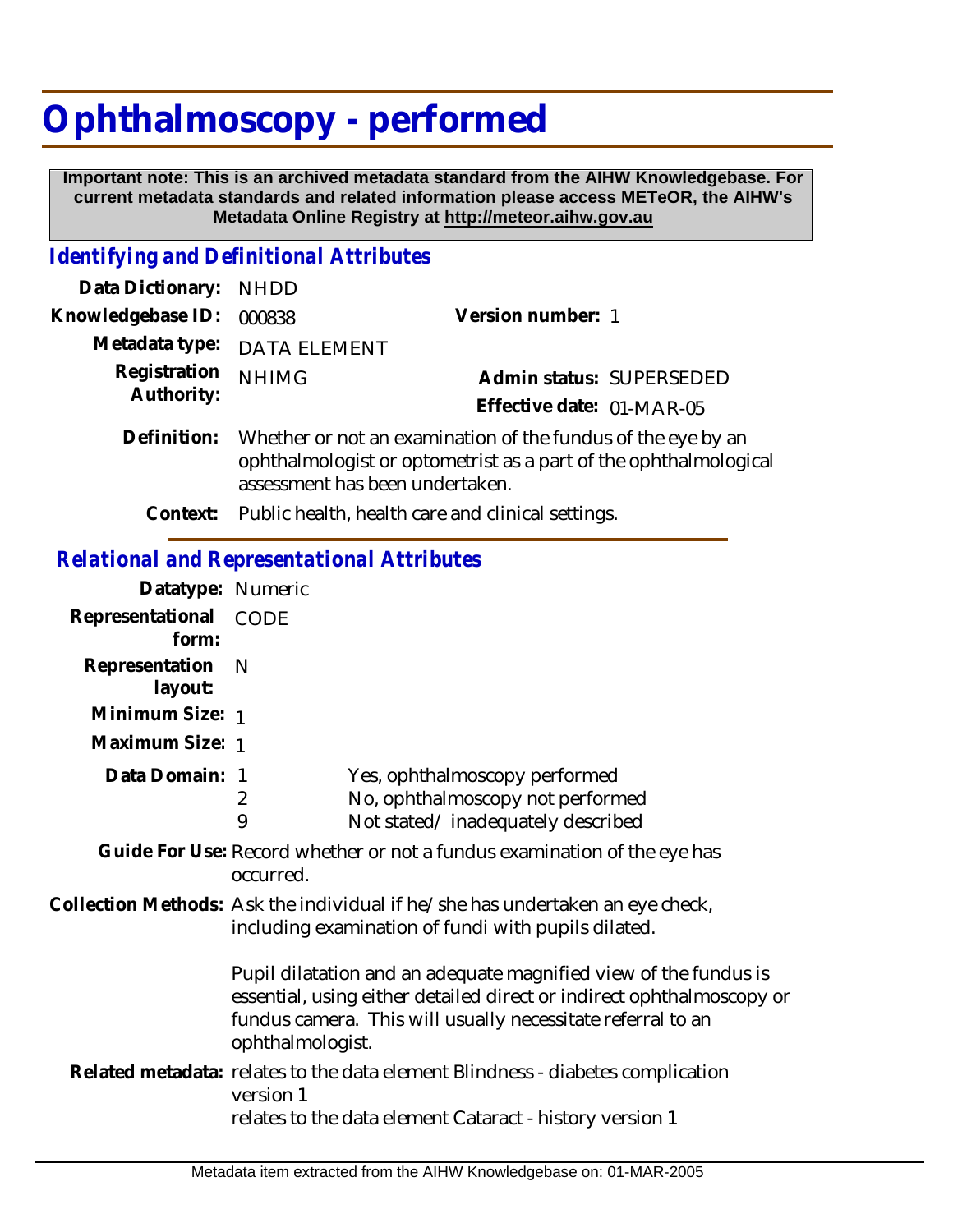relates to the data element Ophthalmological assessment - outcome version 1 relates to the data element Referred to ophthalmologist - diabetes mellitus version 1 relates to the data element Visual acuity version 1 relates to the data element Health professionals attended - diabetes mellitus version 1

## *Administrative Attributes*

Source Document: National Diabetes Outcomes Quality Review Initiative (NDOQRIN) data dictionary.

**Source Organisation:** National Diabetes Data Working Group

Comments: When reporting:

-Record whether or not an examination of the fundus of the eye by an ophthalmologist or optometrist as a part of the ophthalmological assessment has been undertaken in the last 12 months.

Patients with diabetes have an increased risk of developing several eye complications including retinopathy, cataract and glaucoma that lead to loss of vision.

Eye examinations should be commenced at the time diabetes is diagnosed. If no retinopathy is present, repeat the eye examination at least every 2 years. Once retinopathy is identified more frequent observation is required.

Diabetic retinopathy is a leading cause of blindness. Retinopathy is characterised by proliferation of the retina's blood vessels, which may project into the vitreous, causing vitreous haemorrhage, proliferation of fibrous tissue and retinal detachment. It is often accompanied by microaneurysms and macular oedema, which can express as a blurred vision. The prevalence of retinopathy increases with increasing duration of diabetes. In the early stage, retinopathy is asymptomatic, however up to 20% of people with diabetes Type 2 have retinopathy at the time of diagnosis of diabetes. Cataract and glaucoma are also associated diabetic eye problems that could lead to blindness.

Regular eye checkups are important for patients suffering from diabetes mellitus. This helps to detect and treat abnormalities early and to avoid or postpone vision-threatening complications.

References: